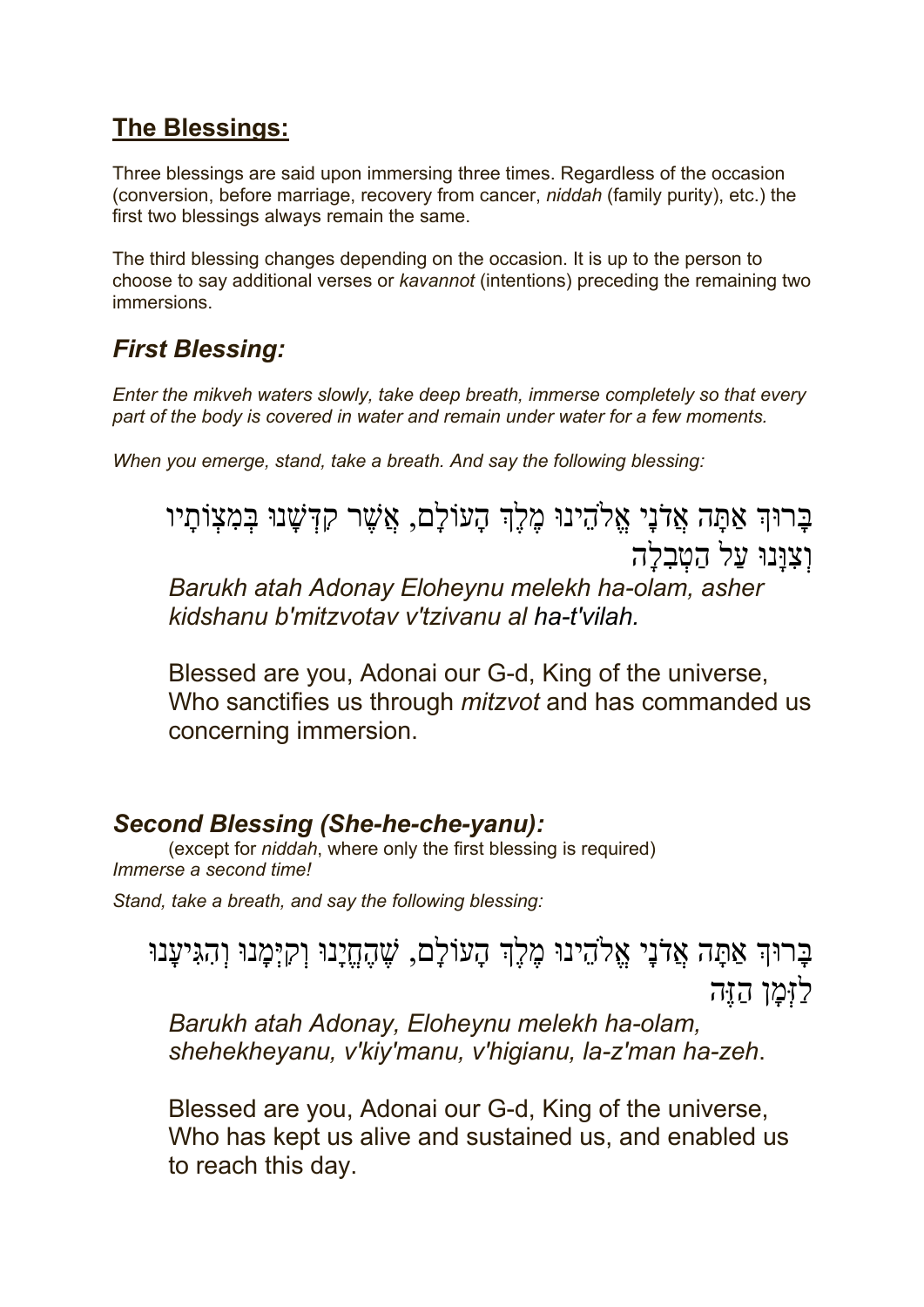### *Third blessing1:*

*Immerse a third time! Stand, take a breath, and say the following blessing:*

*For Messianic conversion into the Guf Messiah (Body of Messiah):*

ברוך אתה אדונאי אלוהינו מלך העולם אשר קידשנו במצותיו וצונו על הטבלה בגופ של ישוע המשיח בשם האב הבן ורוח שדוקה

*Barukh atah Adonay Eloheynu melekh ha-olam, asher kidshanu b'mitzvotav v'tzivanu al ha-t'vilah b'guf Yeshua HaMashiach beshem h'Ava, h'Ben, v'Ruach HaKodesh!*

Blessed are You, Adonai our G-d, King of the Universe, Who has sanctified us with the mitzvot and commanded us concerning immersion into the Body of Yeshua the Messiah<sup>2</sup>, in the Name of Abba (the Father), Yeshua (the Son) and the Ruach HaKodesh (the Holy Spirit)3!

*Alternative conversion Blessing:*

דָֽחֶא ָיְי ,וּניֵהֱ1א ָיְי ,לֵאָרְשִׂי עַמְשׁ

*Sh'ma Yisrael, Adonay Eloheynu, Adonay ekhad.*

Hear O Israel, Adonai our G-d, Adonai is One!

 $3$  Matthew 28:19

 $1$  Depends on the occasion. This is for conversion into Body of Messiah, other occasion on following page.

 $2$  1st Corinthians 12:12 - 13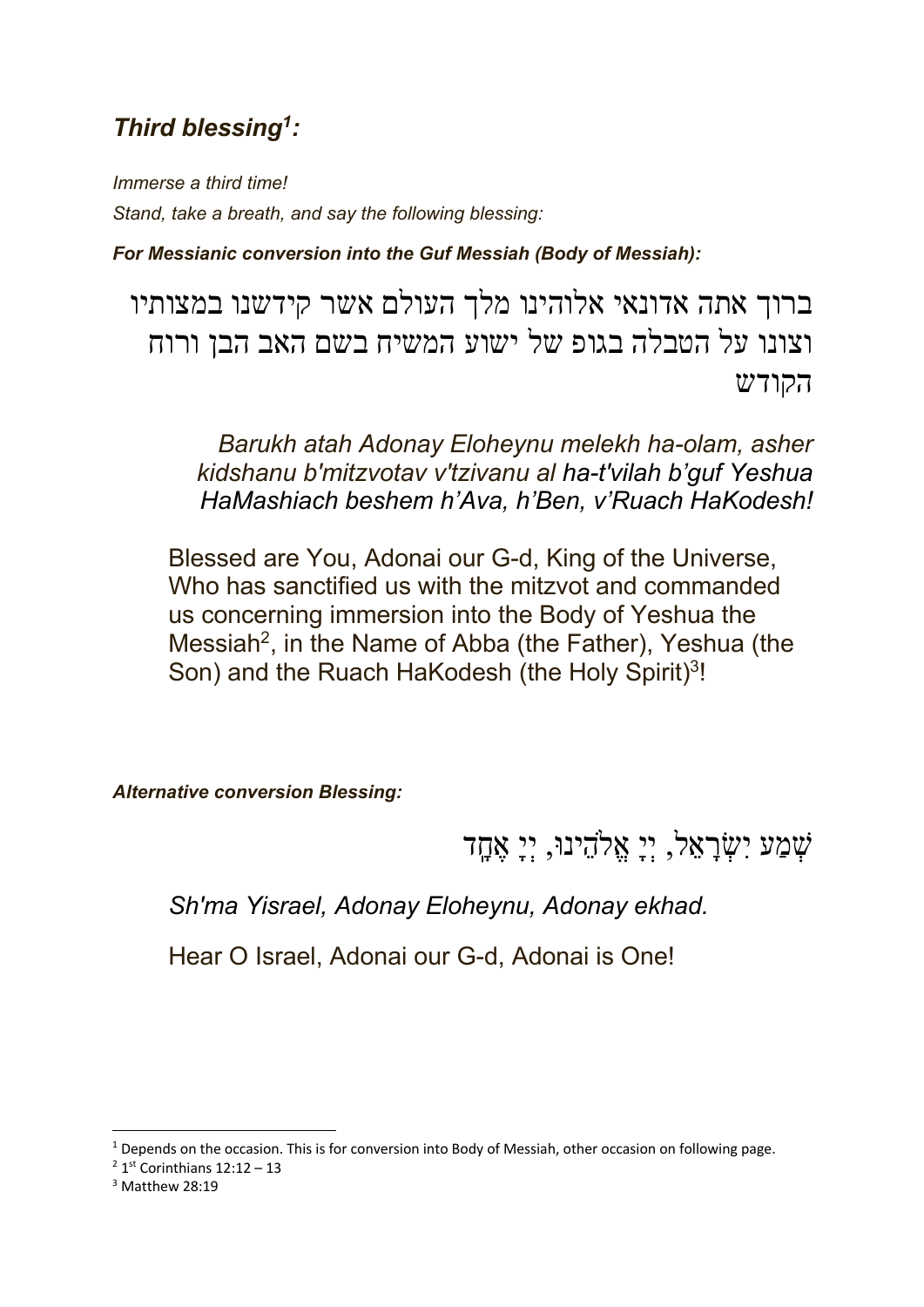A few other examples are found below:

*After repentance:*

## ברוך אתה אדונאי אלוהינו מלך העולם אשר סלח ותמרוק אותנו מכל־חטא באמצעות ישוע המשיח

*Barukh atah Adonay, Eloheynu melekh ha-olam, asher sâlach v' tamrûq kol m'kol chet, vamizzot Yehsua HaMashiach.*

Blessed are You, Adonai our God, King of the Universe, Who forgives and cleanses us from all sin, through Yeshua HaMashiach.

#### *Before marriage:*

וְאֵרַשָׂתִ<sup>ּ</sup>יִדְ לִי, לְעוֹלָם; וְאֵרַשָׂתִּיךְ לִי בְּצֶדֶק וּבְמִשָּׁפָט, וּבְחֶסֶד וּב<u>ְר</u>חֲמִים וְתֵּבְיִשְׂהָיִךְ לִי, בָּאֱמוּנָה; וְיָדַעַתְּ, אֵת-יִהְוָה

*V'eyrastikh (v'eyratikha,* masculine*) li, l'olam. V'eyratikh (v'eyratikha,* masculine*) li b'tzedek u'v'mishpat, u'v'khesed u'v'rakhamim. V'eyratikh (v'eyratikha,* masculine*) li, be'emunah, v'da'at et Adonai.*

I will betroth you to me, forever. I will betroth you to me with righteousness and with justice, with goodness and with compassion. I will betroth you to me in truth, and we will come to know G-d.

#### *For niddah:*

Only the first blessing (*v'tzivanu al hatevilah*) is said, although the person immerses three times.

*Y'-hi ro-tzon mi-l'-fo-neh-choh a-doh-noi- e-lo-hai-nu vailo-hai a-vo-sai-nu she-yi-bo-neh bais ha-mik-dosh bi-m' hai-roh v'-yo-mai-nu v'-sain chel-kai-nu b'-so-ro-seh-choh.*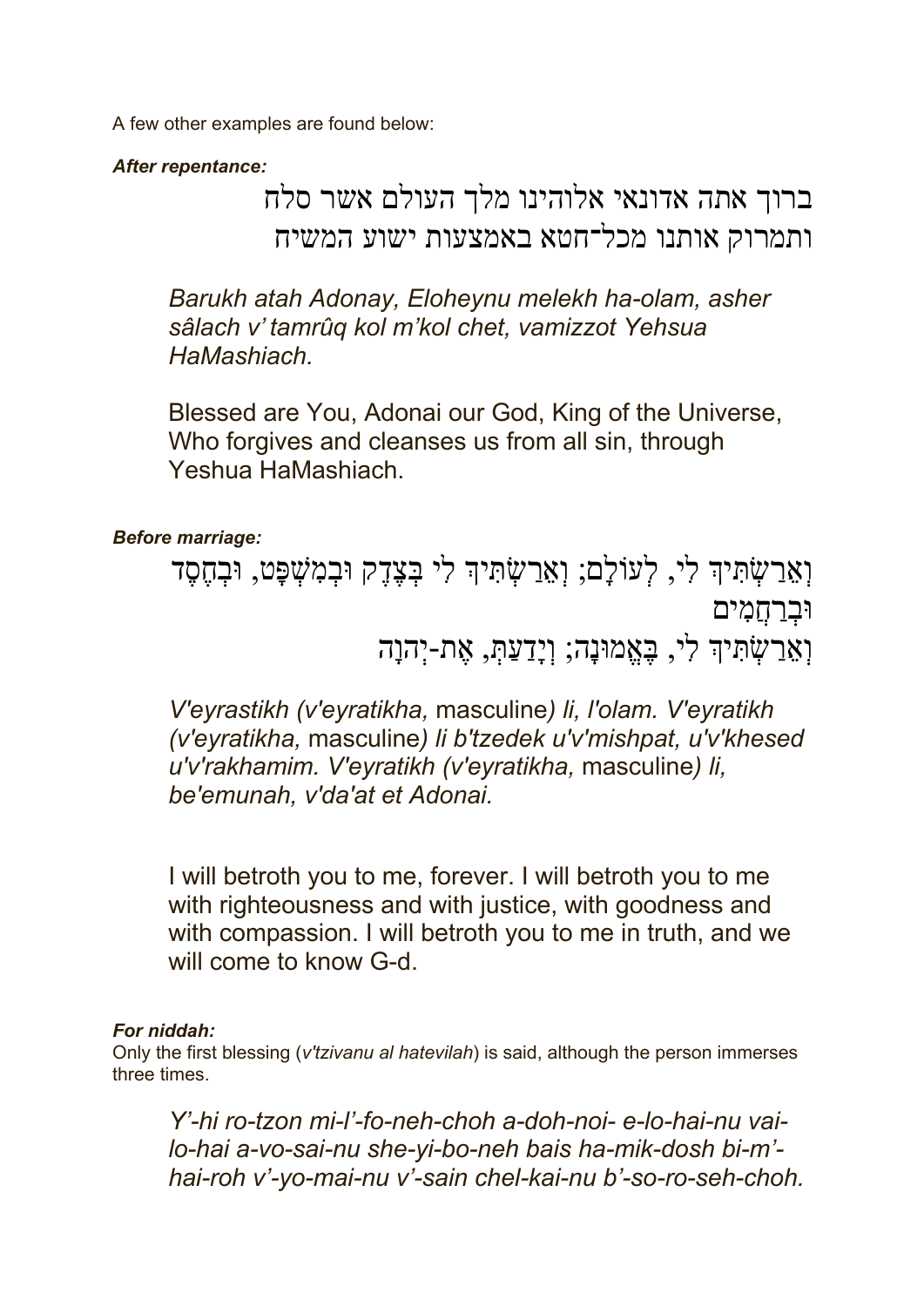#### *For Bar / Bat Mitzvah:*

### *Kavanah (intention):*

The following should be read in preparation for the Tevilah (Immersion). *Please cross out which gender is not applicable.*

I immerse today in celebration of becoming a Bar / Bat Mitzvah. I immerse as an act of transition, from present to future, from student to learner and teacher, from childhood to a new state of responsibility and privilege in the Body of Messiah.

May I be filled with renewed energy and direction to continue on my path as a Talmid / Talmidah of Yeshua. May HaShem grant me strength, courage and shalom. Amen.

### *First Blessing:*

*Enter the mikveh waters slowly, take deep breath, immerse completely so that every part of the body is covered in water and remain under water for a few moments.*

*When you emerge, stand, take a breath. And say the following blessing:*

ַבְרוּךְ אַתַּה אֲלֹנֵי אֱלֹהֶינוּ מֶלֶךְ הָעוֹלַם, אֲשֶׁר קִדְּשָׁנוּ בִּמְצָוֹתַיו וְצְוַּנוּ עַל הַטְבְלָה

*Barukh atah Adonay Eloheynu melekh ha-olam, asher kidshanu b'mitzvotav v'tzivanu al ha-t'vilah.*

Blessed are you, Adonai our G-d, King of the universe, Who sanctifies us through *mitzvot* and has commanded us concerning immersion.